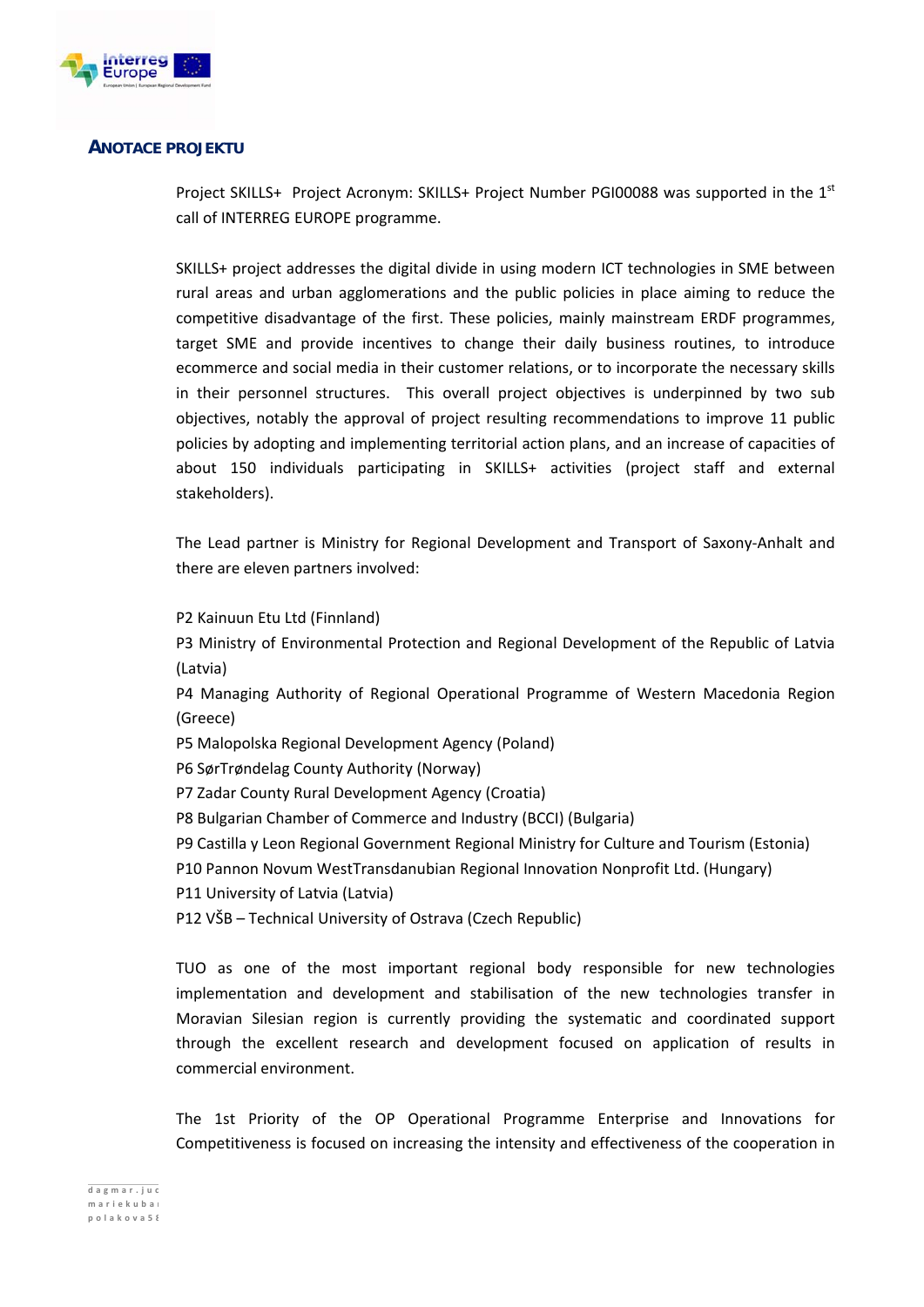

research, development and innovations and foresees, among others measures, the promotion of the uptake of ICT and the development of new ICT based products and services in Czech SME. The key activity of the respective OP priority is the support of research in the industry focused on development of new know‐how necessary for development of new products, materials, technologies, software, this is linked with creation of new working places. As the programme is a national one, no specific measures have been designed for the Moravian Silesian Region or for SME located in rural areas. The Moravian Silesian Region's strategy has the objective to increase the competitiveness of its SME in view of their ability to compete in international markets. The capacity to use modern ICT is seen as a key prerequisite to achieve this objective. Though the programme is in line with the regional strategy, its focus on R&D activities hinders the full participation of companies from rural areas which are often too small to engage in R&D but which nevertheless need support for their innovations.

TUO will develop the Action Plan on the basis of the existing cooperation between TUO, Moravian‐Silesian Region and the Czech Ministry of Industry and Trade, TUO will participate on best practice and capacity building to support using modern ICT technologies in SME in rural areas and participation of companies from rural areas to use which are often too small to engage in R&D but which nevertheless need support for their innovations.

## **ANOTACE PROJEKTU**

Projekt SKILLS+ (PGI00088) byl jedním z úspěšně podpořených projektů v rámci 1 výzvy programu INTTERREG EUROPE.

SKILLS + je zaměřen na vyrovnání rozdílů v digitalizaci a využití moderních informačních a komunikačních technologií malými a středními podniky (MSP) mezi venkovskými oblastmi a městskými aglomeracemi. Prostřednictvím Akčních plánů (resp. doporučení k veřejným politikám zejména ERDF fondům vytvořeným na základě dobré praxe) a komunikací s klíčovými stakeholdery projekt vytvoří podklady pro tvůrce veřejných politik s cílem snížení konkurenční nevýhody MSP ve venkovských oblastech, podporu využívání ICT technologií jak v běžné obchodní praxi (např. elektronické obchodování), komunikaci (např. s využitím sociálních médií) nebo podporující začlenění nezbytných e‐dovedností v jejich personálních strukturách a strategiích.

Koordinátorem projektu je Ministerstvo pro regionální rozvoj a dopravu spolkové země Sasko – Anhaltsko, na projektu spolupracuje těchto jedenáct partnerů:

- P2 Kainuun Etu Ltd (Finnland)
- P3 Ministry of Environmental Protection and Regional Development of the Republic of Latvia (Latvia)